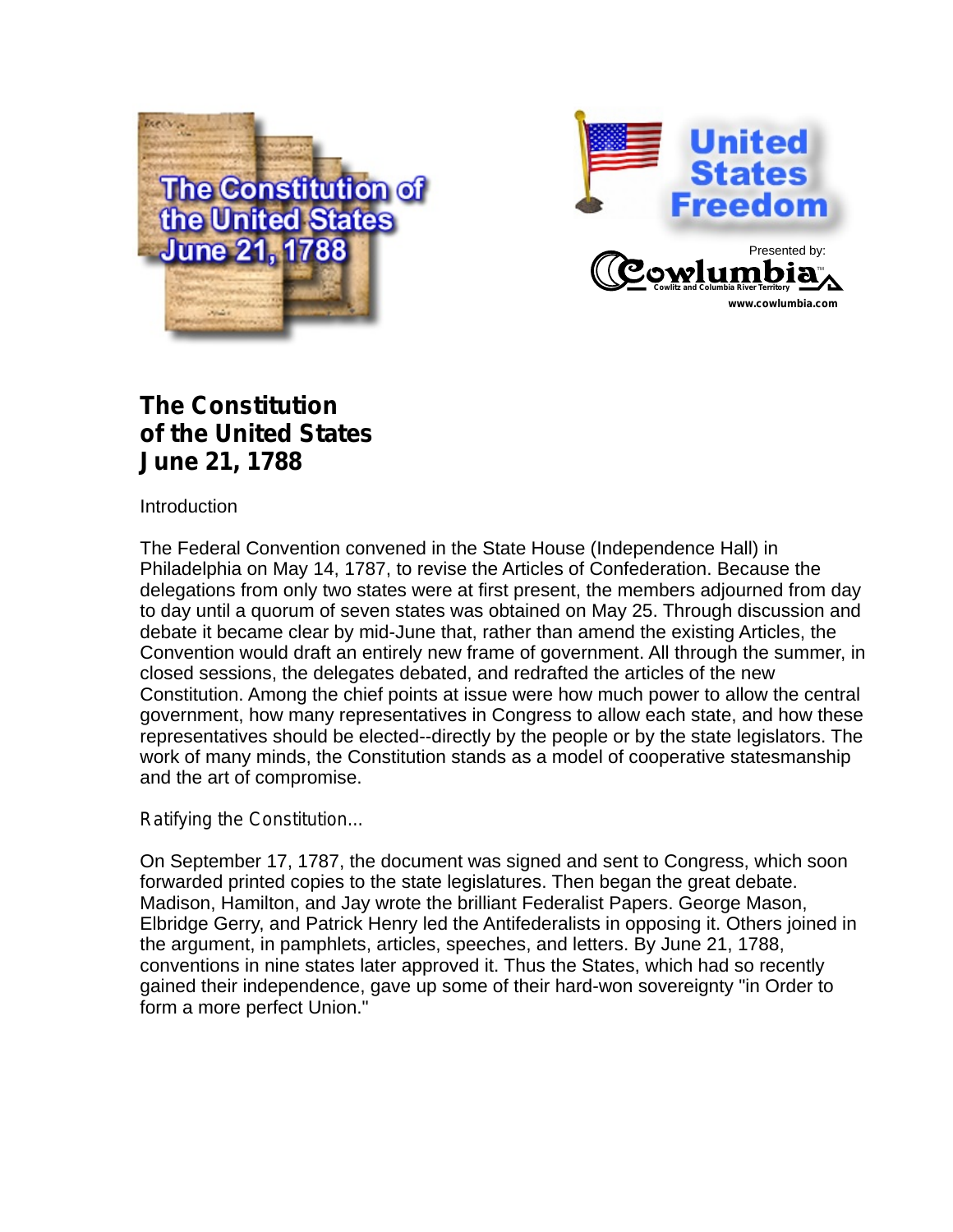# **The Constitution of the United States**

**Note:** The following text is a transcription of the Constitution in its original form. Items in red text have since been amended or superseded.

**We the People** of the United States, in Order to form a more perfect Union, establish Justice, insure domestic Tranquility, provide for the common defense, promote the general Welfare, and secure the Blessings of Liberty to ourselves and our Posterity, do ordain and establish this Constitution for the United States of America.

## **Article I (1)**

#### **Section 1 (i).**

All legislative Powers herein granted shall be vested in a Congress of the United States, which shall consist of a Senate and House of Representatives.

#### **Section 2 (i).**

The House of Representatives shall be composed of Members chosen every second Year by the People of the several States, and the Electors in each State shall have the Qualifications requisite for Electors of the most numerous Branch of the State Legislature.

No Person shall be a Representative who shall not have attained to the Age of twenty five Years, and been seven Years a Citizen of the United States, and who shall not, when elected, be an Inhabitant of that State in which he shall be chosen.

Persons. The actual Enumeration shall be made within three Years after the first Meeting of the Congress of the United States, and within every subsequent Term of ten Years, in such Manner as they shall by Law direct. The Number of Representatives shall not exceed one for every thirty Thousand, but each State shall have at Least one Representative; and until such enumeration shall be made, the State of New Hampshire shall be entitled to chuse three, Massachusetts eight, Rhode-Island and Providence Plantations one, Connecticut five, New-York six, New Jersey four, Pennsylvania eight, Delaware one, Maryland six, Virginia ten, North Carolina five, South Carolina five, and Georgia three. Representatives and direct Taxes shall be apportioned among the several States which may be included within this Union, according to their respective Numbers, which shall be determined by adding to the whole Number of free Persons, including those bound to Service for a Term of Years, and excluding Indians not taxed, three fifths of all other

When vacancies happen in the Representation from any State, the Executive Authority thereof shall issue Writs of Election to fill such Vacancies.

The House of Representatives shall chuse their Speaker and other Officers; and shall have the sole Power of Impeachment.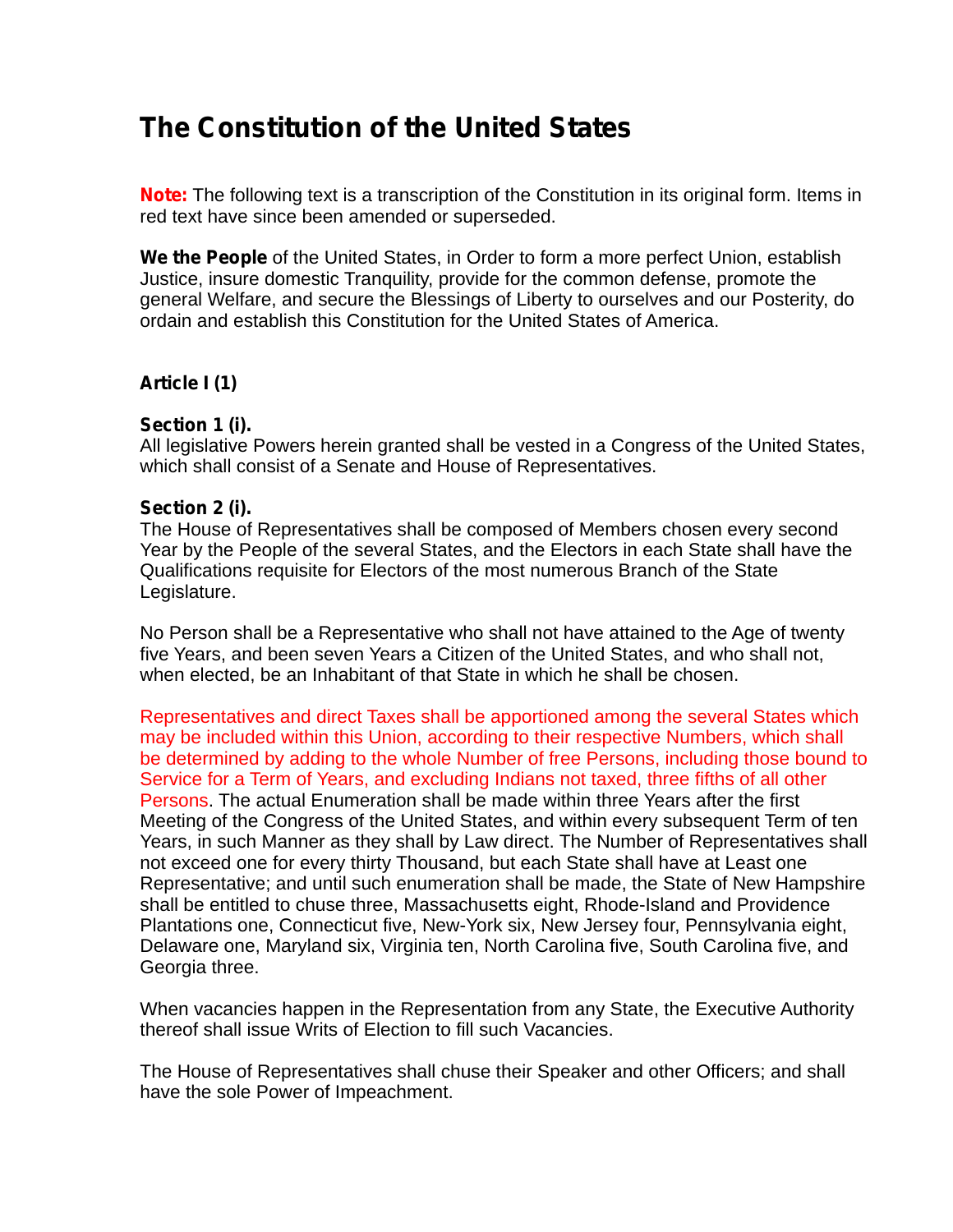#### **Section 3 (i).**

The Senate of the United States shall be composed of two Senators from each State, chosen by the Legislature thereof for six Years; and each Senator shall have one Vote.

Immediately after they shall be assembled in Consequence of the first Election, they shall be divided as equally as may be into three Classes. The Seats of the Senators of the first Class shall be vacated at the Expiration of the second Year, of the second Class at the Expiration of the fourth Year, and of the third Class at the Expiration of the sixth Year, so that one third may be chosen every second Year; and if Vacancies happen by Resignation, or otherwise, during the Recess of the Legislature of any State, the Executive thereof may make temporary Appointments until the next Meeting of the Legislature, which shall then fill such Vacancies.

No Person shall be a Senator who shall not have attained to the Age of thirty Years, and been nine Years a Citizen of the United States, and who shall not, when elected, be an Inhabitant of that State for which he shall be chosen.

The Vice President of the United States shall be President of the Senate, but shall have no Vote, unless they be equally divided.

The Senate shall chuse their other Officers, and also a President pro tempore, in the Absence of the Vice President, or when he shall exercise the Office of President of the United States.

The Senate shall have the sole Power to try all Impeachments. When sitting for that Purpose, they shall be on Oath or Affirmation. When the President of the United States is tried, the Chief Justice shall preside: And no Person shall be convicted without the Concurrence of two thirds of the Members present.

Judgment in Cases of Impeachment shall not extend further than to removal from Office, and disqualification to hold and enjoy any Office of honor, Trust or Profit under the United States: but the Party convicted shall nevertheless be liable and subject to Indictment, Trial, Judgment and Punishment, according to Law.

#### **Section 4 (i).**

The Times, Places and Manner of holding Elections for Senators and Representatives, shall be prescribed in each State by the Legislature thereof; but the Congress may at any time by Law make or alter such Regulations, except as to the Places of chusing Senators.

The Congress shall assemble at least once in every Year, and such Meeting shall be on the first Monday in December, unless they shall by Law appoint a different Day.

#### **Section 5 (i).**

Each House shall be the Judge of the Elections, Returns and Qualifications of its own Members, and a Majority of each shall constitute a Quorum to do Business; but a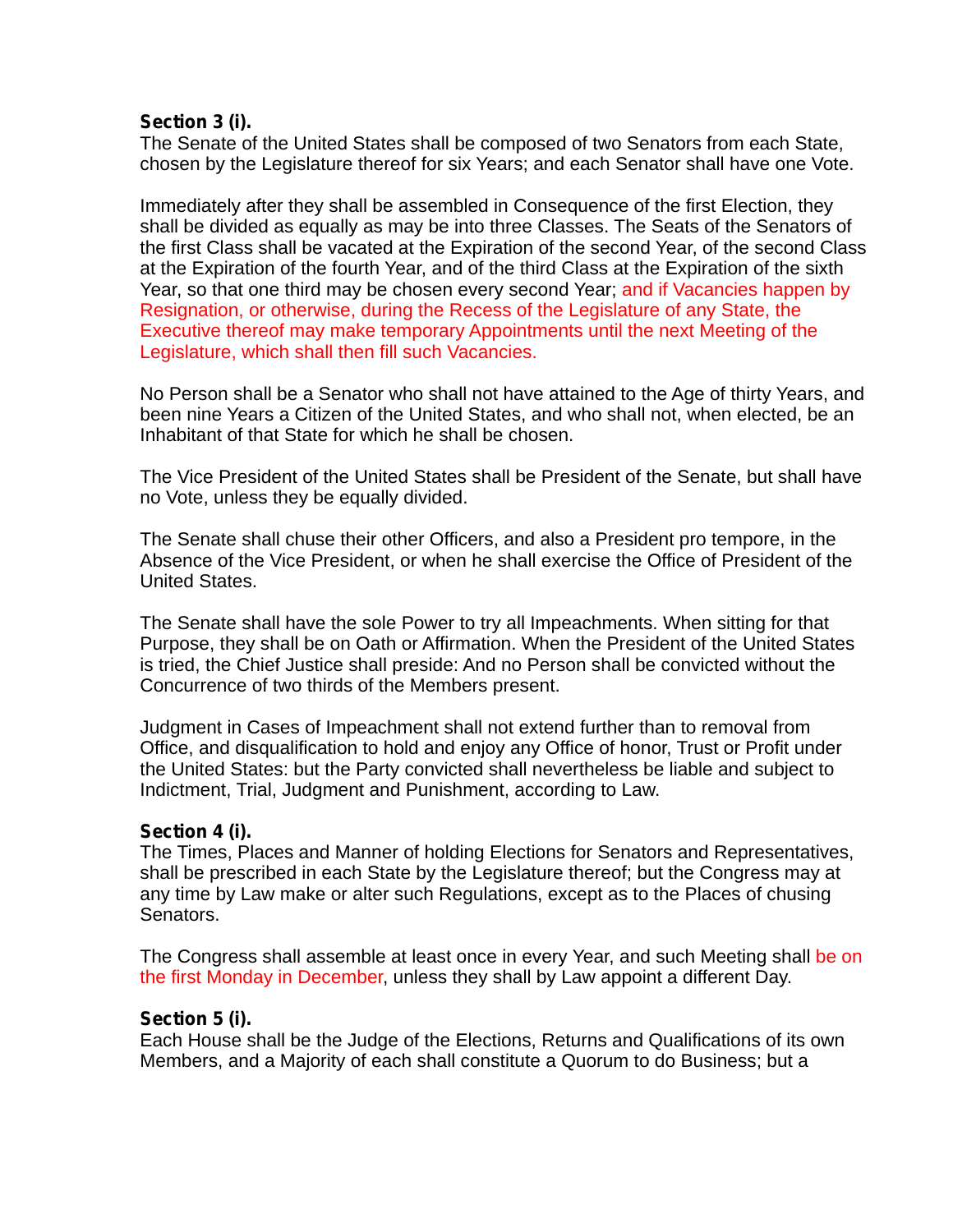smaller Number may adjourn from day to day, and may be authorized to compel the Attendance of absent Members, in such Manner, and under such Penalties as each House may provide.

Each House may determine the Rules of its Proceedings, punish its Members for disorderly Behaviour, and, with the Concurrence of two thirds, expel a Member.

Each House shall keep a Journal of its Proceedings, and from time to time publish the same, excepting such Parts as may in their Judgment require Secrecy; and the Yeas and Nays of the Members of either House on any question shall, at the Desire of one fifth of those Present, be entered on the Journal.

Neither House, during the Session of Congress, shall, without the Consent of the other, adjourn for more than three days, nor to any other Place than that in which the two Houses shall be sitting.

#### **Section 6 (i).**

The Senators and Representatives shall receive a Compensation for their Services, to be ascertained by Law, and paid out of the Treasury of the United States. They shall in all Cases, except Treason, Felony and Breach of the Peace, be privileged from Arrest during their Attendance at the Session of their respective Houses, and in going to and returning from the same; and for any Speech or Debate in either House, they shall not be questioned in any other Place.

No Senator or Representative shall, during the Time for which he was elected, be appointed to any civil Office under the Authority of the United States, which shall have been created, or the Emoluments whereof shall have been encreased during such time; and no Person holding any Office under the United States, shall be a Member of either House during his Continuance in Office.

#### **Section 7 (i).**

All Bills for raising Revenue shall originate in the House of Representatives; but the Senate may propose or concur with Amendments as on other Bills.

Every Bill which shall have passed the House of Representatives and the Senate, shall, before it become a Law, be presented to the President of the United States: If he approve he shall sign it, but if not he shall return it, with his Objections to that House in which it shall have originated, who shall enter the Objections at large on their Journal, and proceed to reconsider it. If after such Reconsideration two thirds of that House shall agree to pass the Bill, it shall be sent, together with the Objections, to the other House, by which it shall likewise be reconsidered, and if approved by two thirds of that House, it shall become a Law. But in all such Cases the Votes of both Houses shall be determined by yeas and Nays, and the Names of the Persons voting for and against the Bill shall be entered on the Journal of each House respectively. If any Bill shall not be returned by the President within ten Days (Sundays excepted) after it shall have been presented to him, the Same shall be a Law, in like Manner as if he had signed it, unless the Congress by their Adjournment prevent its Return, in which Case it shall not be a Law.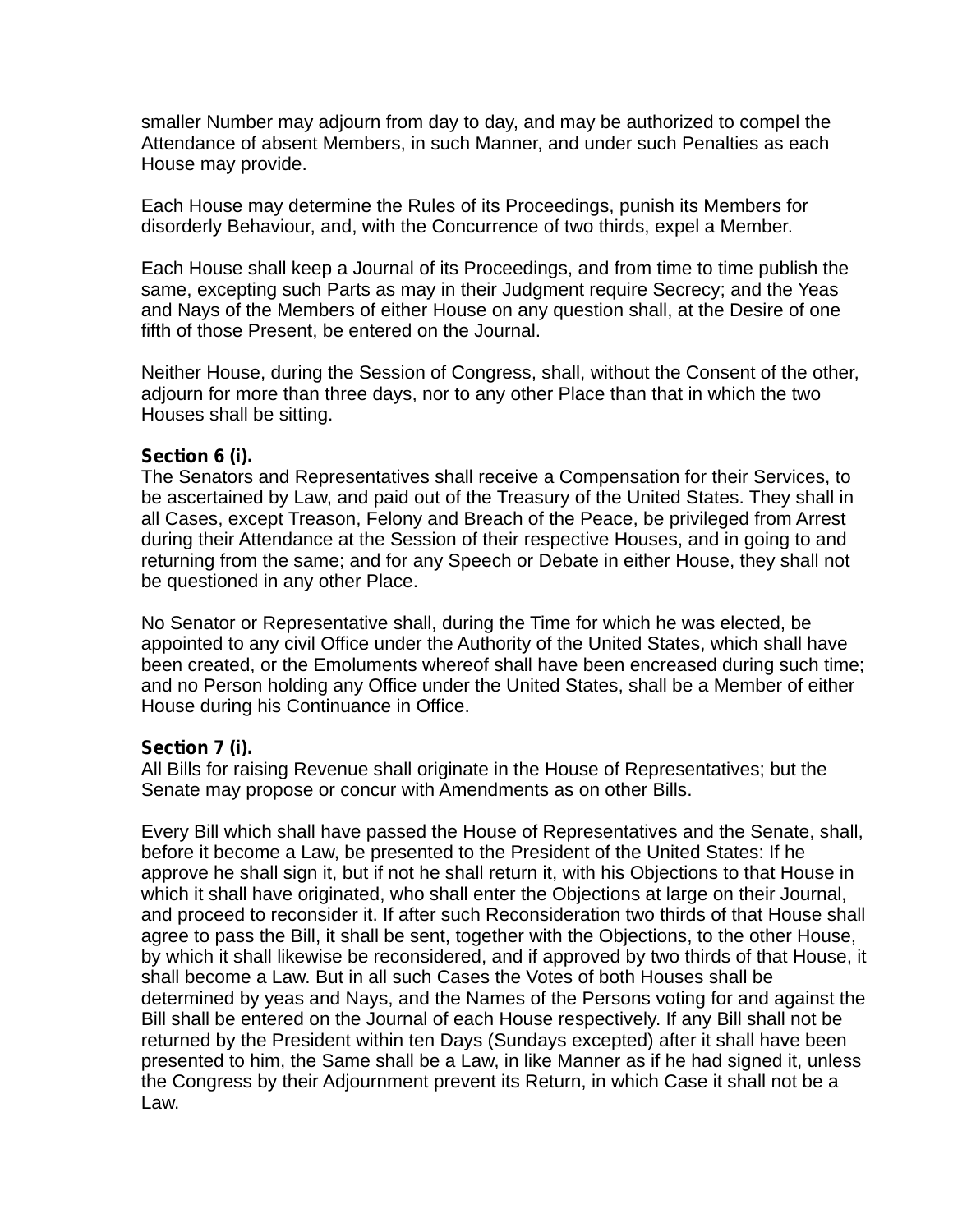Every Order, Resolution, or Vote to which the Concurrence of the Senate and House of Representatives may be necessary (except on a question of Adjournment) shall be presented to the President of the United States; and before the Same shall take Effect, shall be approved by him, or being disapproved by him, shall be repassed by two thirds of the Senate and House of Representatives, according to the Rules and Limitations prescribed in the Case of a Bill.

#### **Section 8 (i).**

The Congress shall have Power To lay and collect Taxes, Duties, Imposts and Excises, to pay the Debts and provide for the common Defence and general Welfare of the United States; but all Duties, Imposts and Excises shall be uniform throughout the United States;

To borrow Money on the credit of the United States;

To regulate Commerce with foreign Nations, and among the several States, and with the Indian Tribes;

To establish an uniform Rule of Naturalization, and uniform Laws on the subject of Bankruptcies throughout the United States;

To coin Money, regulate the Value thereof, and of foreign Coin, and fix the Standard of Weights and Measures;

To provide for the Punishment of counterfeiting the Securities and current Coin of the United States;

To establish Post Offices and post Roads;

To promote the Progress of Science and useful Arts, by securing for limited Times to Authors and Inventors the exclusive Right to their respective Writings and Discoveries;

To constitute Tribunals inferior to the supreme Court;

To define and punish Piracies and Felonies committed on the high Seas, and Offences against the Law of Nations;

To declare War, grant Letters of Marque and Reprisal, and make Rules concerning Captures on Land and Water;

To raise and support Armies, but no Appropriation of Money to that Use shall be for a longer Term than two Years;

To provide and maintain a Navy;

To make Rules for the Government and Regulation of the land and naval Forces;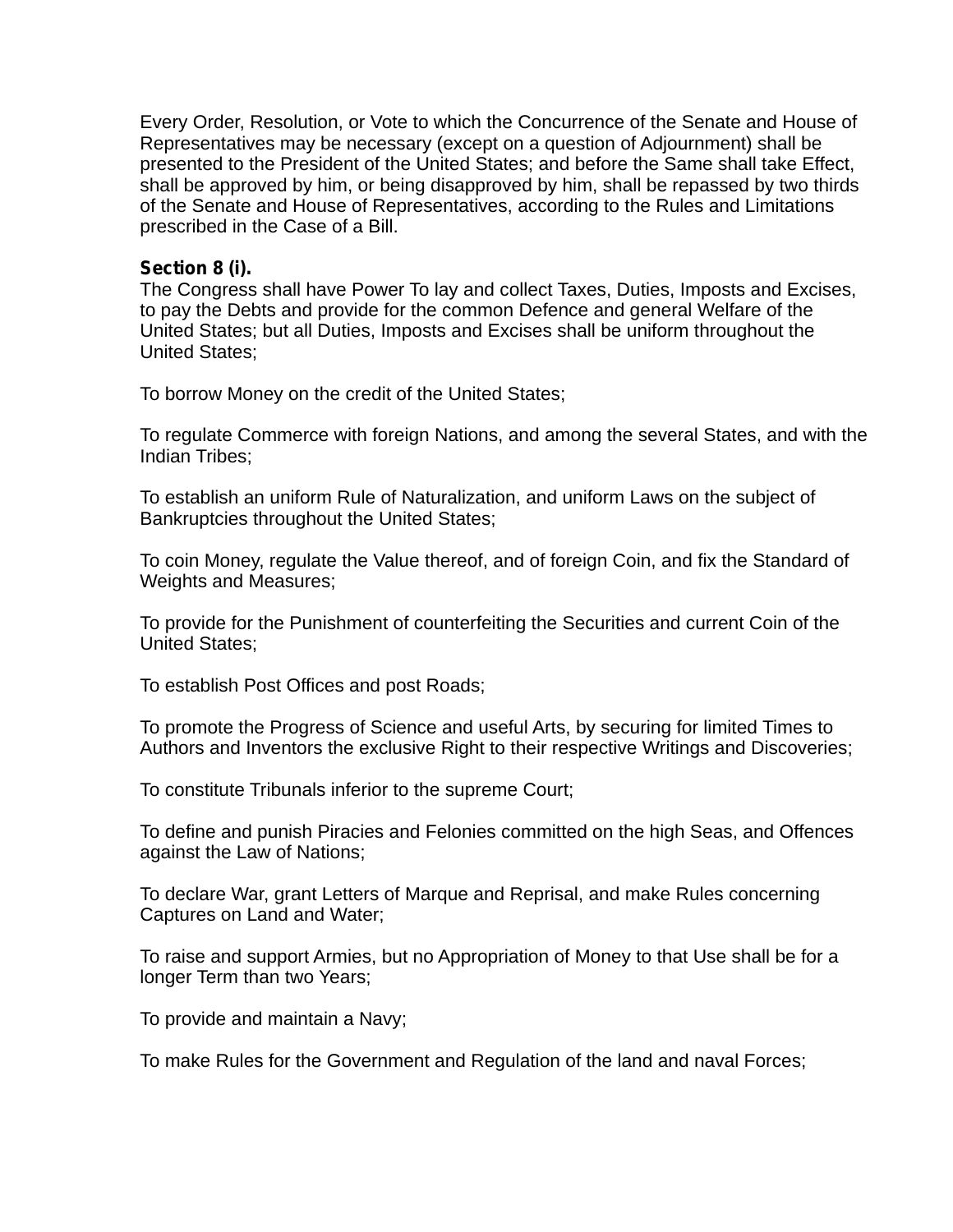To provide for calling forth the Militia to execute the Laws of the Union, suppress Insurrections and repel Invasions;

To provide for organizing, arming, and disciplining, the Militia, and for governing such Part of them as may be employed in the Service of the United States, reserving to the States respectively, the Appointment of the Officers, and the Authority of training the Militia according to the discipline prescribed by Congress;

To exercise exclusive Legislation in all Cases whatsoever, over such District (not exceeding ten Miles square) as may, by Cession of particular States, and the Acceptance of Congress, become the Seat of the Government of the United States, and to exercise like Authority over all Places purchased by the Consent of the Legislature of the State in which the Same shall be, for the Erection of Forts, Magazines, Arsenals, dock-Yards, and other needful Buildings;--And

To make all Laws which shall be necessary and proper for carrying into Execution the foregoing Powers, and all other Powers vested by this Constitution in the Government of the United States, or in any Department or Officer thereof.

#### **Section 9 (i).**

The Migration or Importation of such Persons as any of the States now existing shall think proper to admit, shall not be prohibited by the Congress prior to the Year one thousand eight hundred and eight, but a Tax or duty may be imposed on such Importation, not exceeding ten dollars for each Person.

The Privilege of the Writ of Habeas Corpus shall not be suspended, unless when in Cases of Rebellion or Invasion the public Safety may require it.

No Bill of Attainder or ex post facto Law shall be passed.

No Capitation, or other direct, Tax shall be laid, unless in Proportion to the Census or . enumeration herein before directed to be taken

No Tax or Duty shall be laid on Articles exported from any State.

No Preference shall be given by any Regulation of Commerce or Revenue to the Ports of one State over those of another; nor shall Vessels bound to, or from, one State, be obliged to enter, clear, or pay Duties in another.

No Money shall be drawn from the Treasury, but in Consequence of Appropriations made by Law; and a regular Statement and Account of the Receipts and Expenditures of all public Money shall be published from time to time.

No Title of Nobility shall be granted by the United States: And no Person holding any Office of Profit or Trust under them, shall, without the Consent of the Congress, accept of any present, Emolument, Office, or Title, of any kind whatever, from any King, Prince, or foreign State.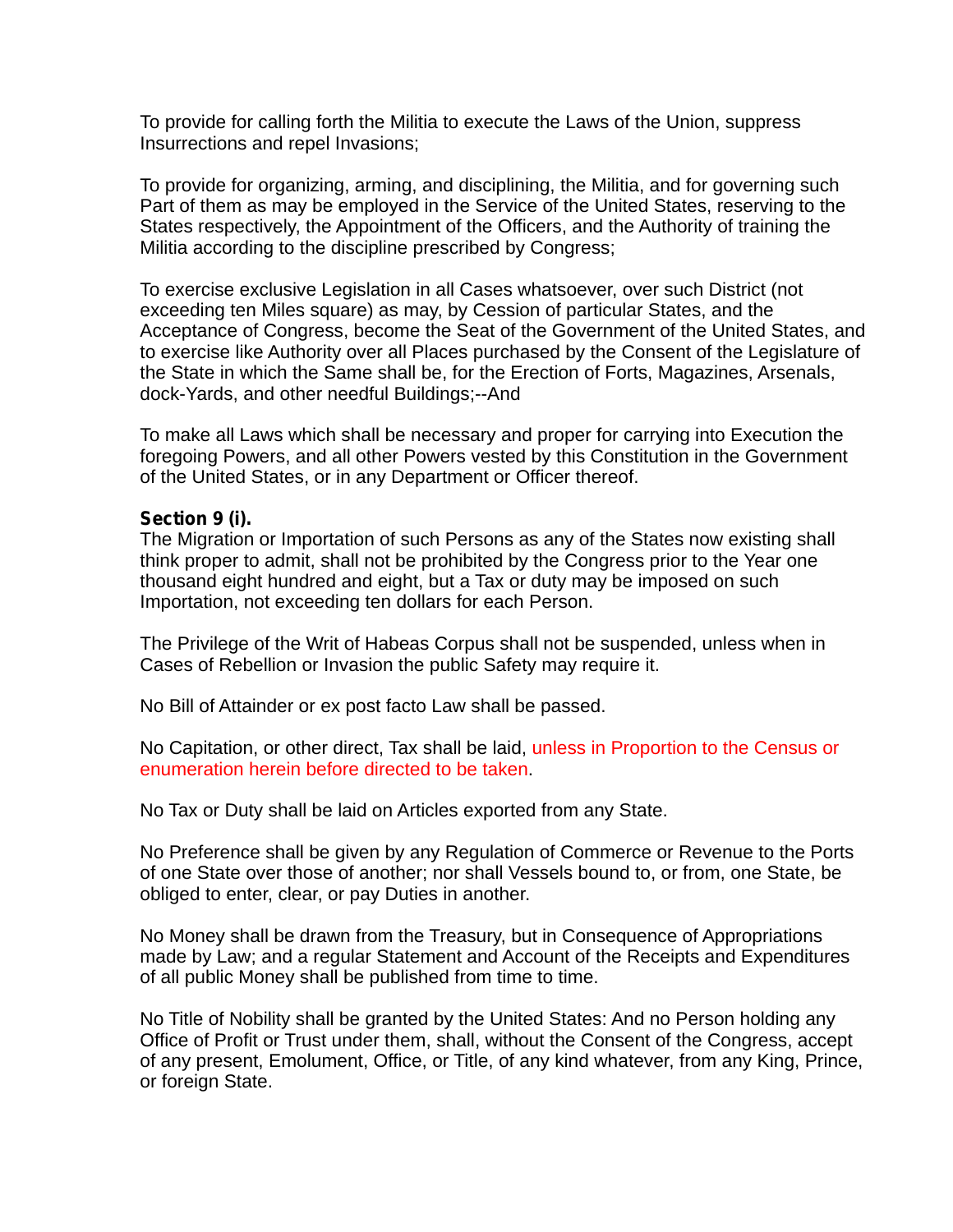#### **Section 10 (i).**

No State shall enter into any Treaty, Alliance, or Confederation; grant Letters of Marque and Reprisal; coin Money; emit Bills of Credit; make any Thing but gold and silver Coin a Tender in Payment of Debts; pass any Bill of Attainder, ex post facto Law, or Law impairing the Obligation of Contracts, or grant any Title of Nobility.

No State shall, without the Consent of the Congress, lay any Imposts or Duties on Imports or Exports, except what may be absolutely necessary for executing it's inspection Laws: and the net Produce of all Duties and Imposts, laid by any State on Imports or Exports, shall be for the Use of the Treasury of the United States; and all such Laws shall be subject to the Revision and Controul of the Congress.

No State shall, without the Consent of Congress, lay any Duty of Tonnage, keep Troops, or Ships of War in time of Peace, enter into any Agreement or Compact with another State, or with a foreign Power, or engage in War, unless actually invaded, or in such imminent Danger as will not admit of delay.

#### **Article II (2)**

#### **Section 1 (ii).**

The executive Power shall be vested in a President of the United States of America. He shall hold his Office during the Term of four Years, and, together with the Vice President, chosen for the same Term, be elected, as follows:

Each State shall appoint, in such Manner as the Legislature thereof may direct, a Number of Electors, equal to the whole Number of Senators and Representatives to which the State may be entitled in the Congress: but no Senator or Representative, or Person holding an Office of Trust or Profit under the United States, shall be appointed an Elector.

The Electors shall meet in their respective States, and vote by Ballot for two Persons, of whom one at least shall not be an Inhabitant of the same State with themselves. And they shall make a List of all the Persons voted for, and of the Number of Votes for each; which List they shall sign and certify, and transmit sealed to the Seat of the Government of the United States, directed to the President of the Senate. The President of the Senate shall, in the Presence of the Senate and House of Representatives, open all the Certificates, and the Votes shall then be counted. The Person having the greatest Number of Votes shall be the President, if such Number be a Majority of the whole Number of Electors appointed; and if there be more than one who have such Majority, and have an equal Number of Votes, then the House of Representatives shall immediately chuse by Ballot one of them for President; and if no Person have a Majority, then from the five highest on the List the said House shall in like Manner chuse the President. But in chusing the President, the Votes shall be taken by States, the Representation from each State having one Vote; A quorum for this purpose shall consist of a Member or Members from two thirds of the States, and a Majority of all the States shall be necessary to a Choice. In every Case, after the Choice of the President, the Person having the greatest Number of Votes of the Electors shall be the Vice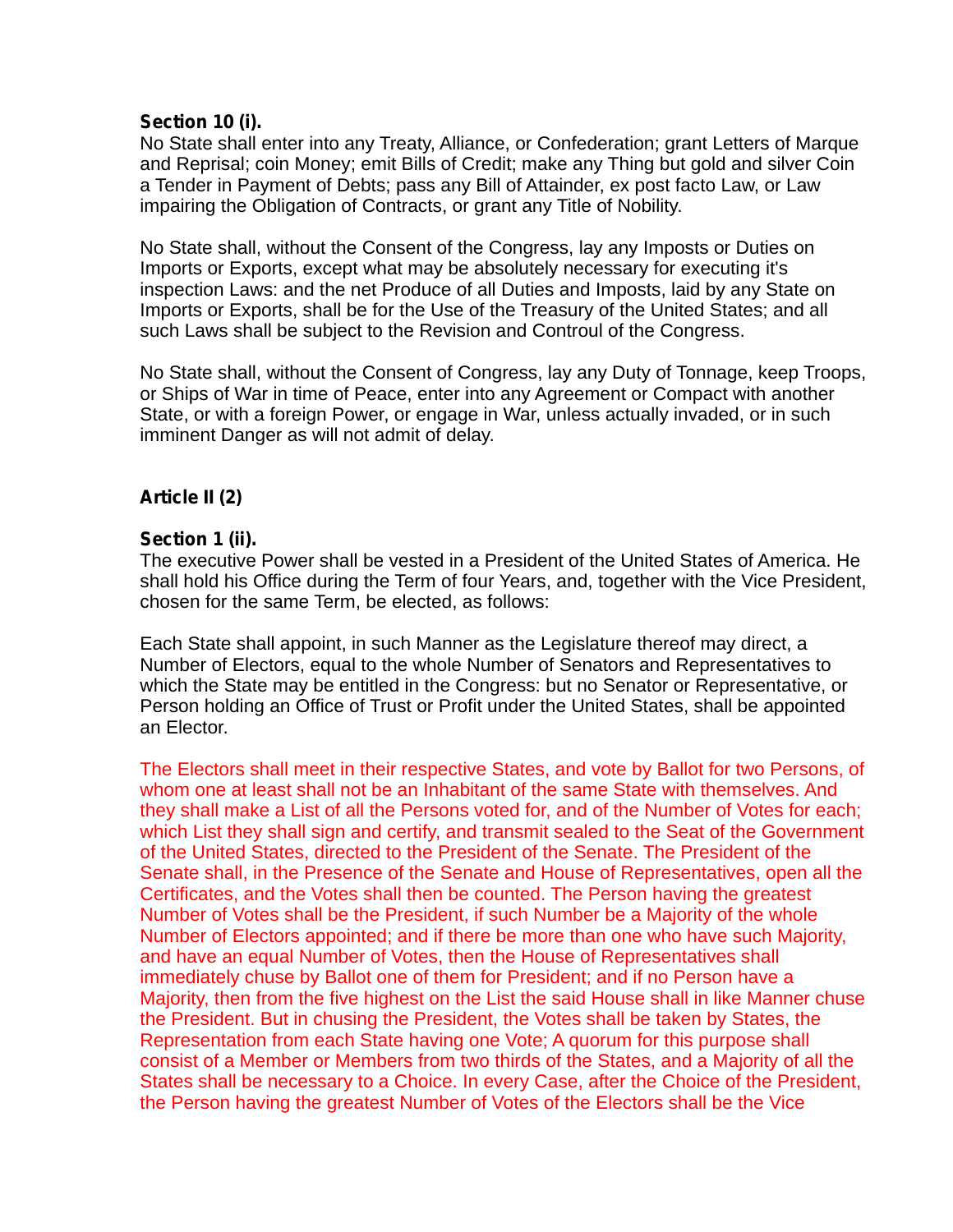President. But if there should remain two or more who have equal Votes, the Senate shall chuse from them by Ballot the Vice President.

The Congress may determine the Time of chusing the Electors, and the Day on which they shall give their Votes; which Day shall be the same throughout the United States.

No Person except a natural born Citizen, or a Citizen of the United States, at the time of the Adoption of this Constitution, shall be eligible to the Office of President; neither shall any Person be eligible to that Office who shall not have attained to the Age of thirty five Years, and been fourteen Years a Resident within the United States.

In Case of the Removal of the President from Office, or of his Death, Resignation, or Inability to discharge the Powers and Duties of the said Office, the Same shall devolve on the Vice President, and the Congress may by Law provide for the Case of Removal, Death, Resignation or Inability, both of the President and Vice President, declaring what Officer shall then act as President, and such Officer shall act accordingly, until the Disability be removed, or a President shall be elected.

The President shall, at stated Times, receive for his Services, a Compensation, which shall neither be increased nor diminished during the Period for which he shall have been elected, and he shall not receive within that Period any other Emolument from the United States, or any of them.

Before he enter on the Execution of his Office, he shall take the following Oath or Affirmation:--"I do solemnly swear (or affirm) that I will faithfully execute the Office of President of the United States, and will to the best of my Ability, preserve, protect and defend the Constitution of the United States."

#### **Section 2 (ii).**

The President shall be Commander in Chief of the Army and Navy of the United States, and of the Militia of the several States, when called into the actual Service of the United States; he may require the Opinion, in writing, of the principal Officer in each of the executive Departments, upon any Subject relating to the Duties of their respective Offices, and he shall have Power to grant Reprieves and Pardons for Offences against the United States, except in Cases of Impeachment.

He shall have Power, by and with the Advice and Consent of the Senate, to make Treaties, provided two thirds of the Senators present concur; and he shall nominate, and by and with the Advice and Consent of the Senate, shall appoint Ambassadors, other public Ministers and Consuls, Judges of the supreme Court, and all other Officers of the United States, whose Appointments are not herein otherwise provided for, and which shall be established by Law: but the Congress may by Law vest the Appointment of such inferior Officers, as they think proper, in the President alone, in the Courts of Law, or in the Heads of Departments.

The President shall have Power to fill up all Vacancies that may happen during the Recess of the Senate, by granting Commissions which shall expire at the End of their next Session.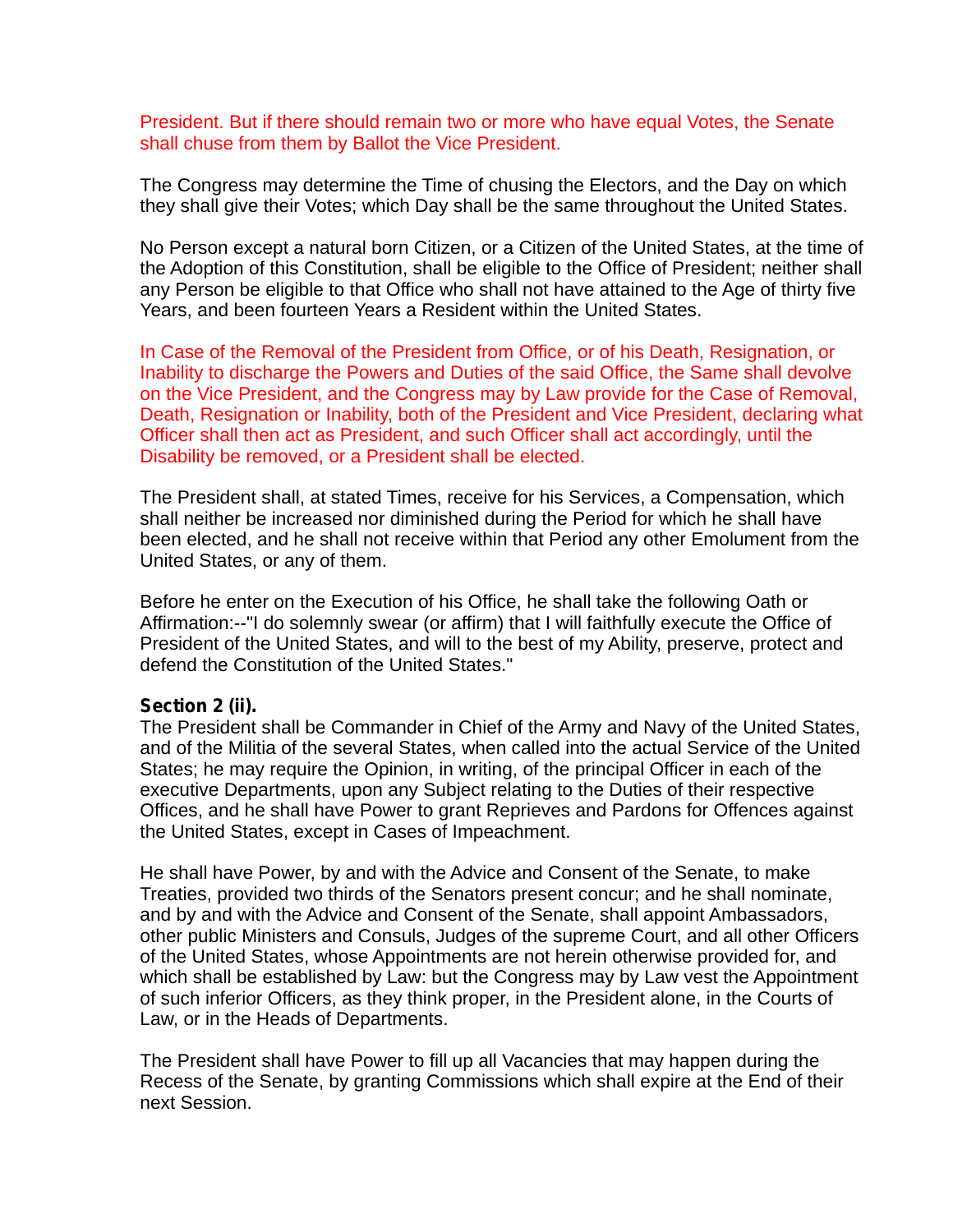#### **Section 3 (ii).**

He shall from time to time give to the Congress Information of the State of the Union, and recommend to their Consideration such Measures as he shall judge necessary and expedient; he may, on extraordinary Occasions, convene both Houses, or either of them, and in Case of Disagreement between them, with Respect to the Time of Adjournment, he may adjourn them to such Time as he shall think proper; he shall receive Ambassadors and other public Ministers; he shall take Care that the Laws be faithfully executed, and shall Commission all the Officers of the United States.

#### **Section 4 (ii)**.

The President, Vice President and all civil Officers of the United States, shall be removed from Office on Impeachment for, and Conviction of, Treason, Bribery, or other high Crimes and Misdemeanors.

## **Article III (3)**

#### **Section 1 (iii).**

The judicial Power of the United States shall be vested in one supreme Court, and in such inferior Courts as the Congress may from time to time ordain and establish. The Judges, both of the supreme and inferior Courts, shall hold their Offices during good Behaviour, and shall, at stated Times, receive for their Services a Compensation, which shall not be diminished during their Continuance in Office.

#### **Section 2 (iii).**

The judicial Power shall extend to all Cases, in Law and Equity, arising under this Constitution, the Laws of the United States, and Treaties made, or which shall be made, under their Authority;--to all Cases affecting Ambassadors, other public Ministers and Consuls;--to all Cases of admiralty and maritime Jurisdiction;--to Controversies to which the United States shall be a Party;--to Controversies between two or more States;- between a State and Citizens of another State;--between Citizens of different States;-between Citizens of the same State claiming Lands under Grants of different States, and between a State, or the Citizens thereof, and foreign States, Citizens or Subjects.

In all Cases affecting Ambassadors, other public Ministers and Consuls, and those in which a State shall be Party, the supreme Court shall have original Jurisdiction. In all the other Cases before mentioned, the supreme Court shall have appellate Jurisdiction, both as to Law and Fact, with such Exceptions, and under such Regulations as the Congress shall make.

The Trial of all Crimes, except in Cases of Impeachment, shall be by Jury; and such Trial shall be held in the State where the said Crimes shall have been committed; but when not committed within any State, the Trial shall be at such Place or Places as the Congress may by Law have directed.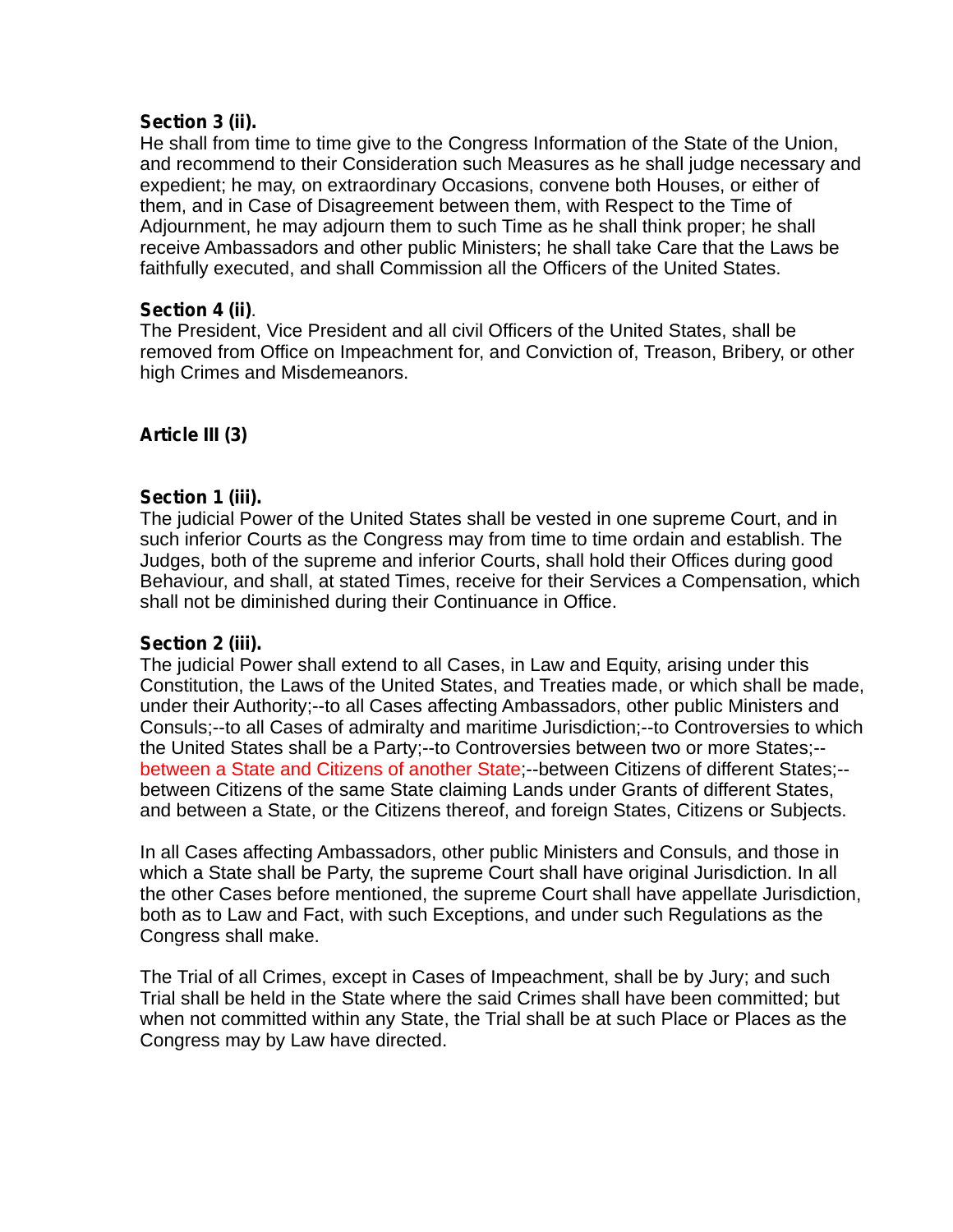#### **Section 3 (iii).**

Treason against the United States, shall consist only in levying War against them, or in adhering to their Enemies, giving them Aid and Comfort. No Person shall be convicted of Treason unless on the Testimony of two Witnesses to the same overt Act, or on Confession in open Court.

The Congress shall have Power to declare the Punishment of Treason, but no Attainder of Treason shall work Corruption of Blood, or Forfeiture except during the Life of the Person attainted.

## **Article IV (4)**

#### **Section 1 (iv).**

Full Faith and Credit shall be given in each State to the public Acts, Records, and judicial Proceedings of every other State. And the Congress may by general Laws prescribe the Manner in which such Acts, Records and Proceedings shall be proved, and the Effect thereof.

#### **Section 2 (iv).**

The Citizens of each State shall be entitled to all Privileges and Immunities of Citizens in the several States.

A Person charged in any State with Treason, Felony, or other Crime, who shall flee from Justice, and be found in another State, shall on Demand of the executive Authority of the State from which he fled, be delivered up, to be removed to the State having Jurisdiction of the Crime.

No Person held to Service or Labour in one State, under the Laws thereof, escaping into another, shall, in Consequence of any Law or Regulation therein, be discharged from such Service or Labour, but shall be delivered up on Claim of the Party to whom such Service or Labour may be due.

#### **Section 3 (iv).**

New States may be admitted by the Congress into this Union; but no new State shall be formed or erected within the Jurisdiction of any other State; nor any State be formed by the Junction of two or more States, or Parts of States, without the Consent of the Legislatures of the States concerned as well as of the Congress.

The Congress shall have Power to dispose of and make all needful Rules and Regulations respecting the Territory or other Property belonging to the United States; and nothing in this Constitution shall be so construed as to Prejudice any Claims of the United States, or of any particular State.

#### **Section 4 (iv).**

The United States shall guarantee to every State in this Union a Republican Form of Government, and shall protect each of them against Invasion; and on Application of the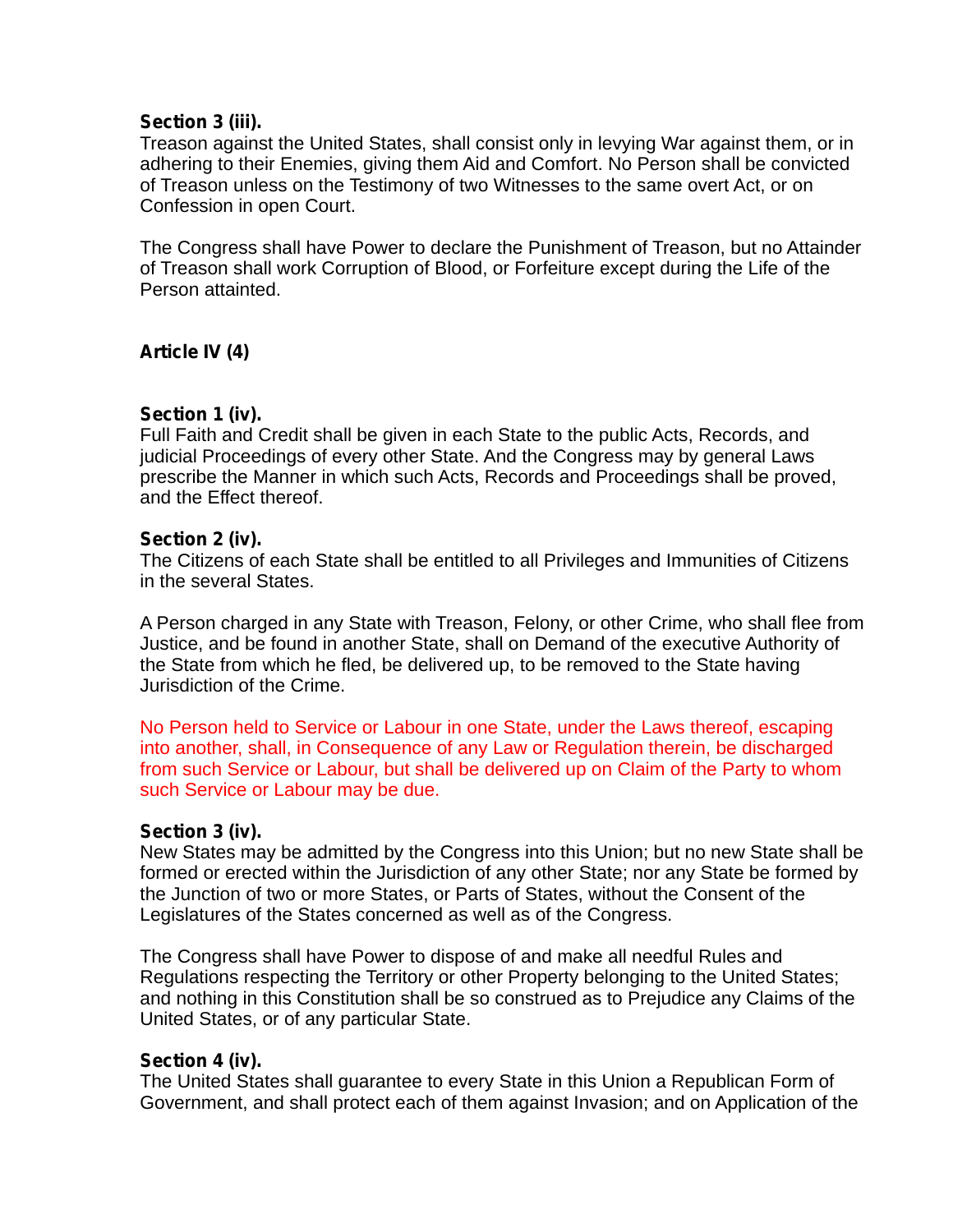Legislature, or of the Executive (when the Legislature cannot be convened), against domestic Violence.

## **Article V (5)**

The Congress, whenever two thirds of both Houses shall deem it necessary, shall propose Amendments to this Constitution, or, on the Application of the Legislatures of two thirds of the several States, shall call a Convention for proposing Amendments, which, in either Case, shall be valid to all Intents and Purposes, as Part of this Constitution, when ratified by the Legislatures of three fourths of the several States, or by Conventions in three fourths thereof, as the one or the other Mode of Ratification may be proposed by the Congress; Provided that no Amendment which may be made prior to the Year One thousand eight hundred and eight shall in any Manner affect the first and fourth Clauses in the Ninth Section of the first Article; and that no State, without its Consent, shall be deprived of its equal Suffrage in the Senate.

## **Article VI (6)**

All Debts contracted and Engagements entered into, before the Adoption of this Constitution, shall be as valid against the United States under this Constitution, as under the Confederation.

This Constitution, and the Laws of the United States which shall be made in Pursuance thereof; and all Treaties made, or which shall be made, under the Authority of the United States, shall be the supreme Law of the Land; and the Judges in every State shall be bound thereby, any Thing in the Constitution or Laws of any State to the Contrary notwithstanding.

The Senators and Representatives before mentioned, and the Members of the several State Legislatures, and all executive and judicial Officers, both of the United States and of the several States, shall be bound by Oath or Affirmation, to support this Constitution; but no religious Test shall ever be required as a Qualification to any Office or public Trust under the United States.

## **Article VII (7)**

The Ratification of the Conventions of nine States, shall be sufficient for the Establishment of this Constitution between the States so ratifying the Same.

The Word, "the," being interlined between the seventh and eighth Lines of the first Page, the Word "Thirty" being partly written on an Erazure in the fifteenth Line of the first Page, The Words "is tried" being interlined between the thirty second and thirty third Lines of the first Page and the Word "the" being interlined between the forty third and forty fourth Lines of the second Page.